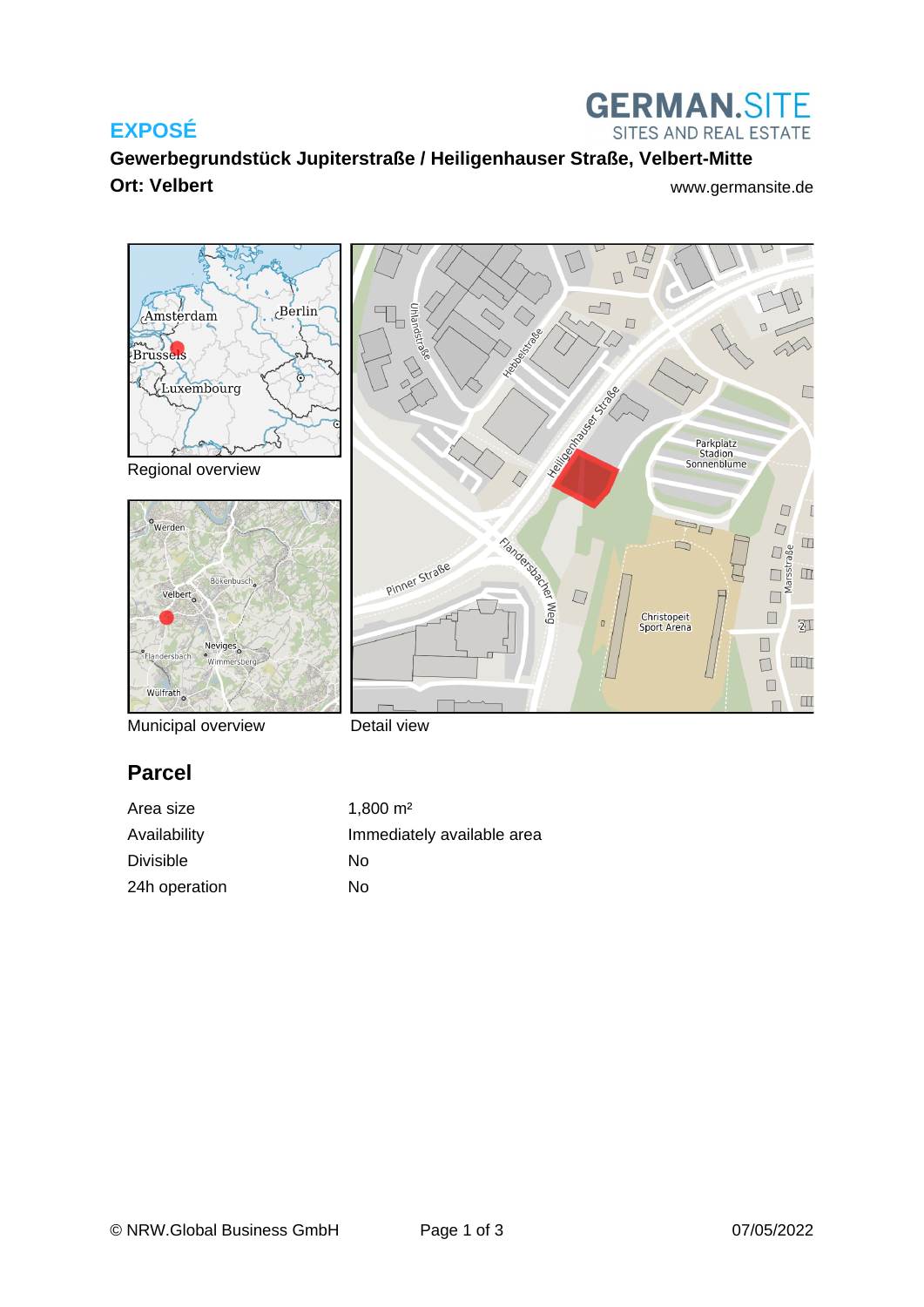



# **Gewerbegrundstück Jupiterstraße / Heiligenhauser Straße, Velbert-Mitte Ort: Velbert** [www.germansite.de](http://www.germansite.de)

#### **Details on commercial zone**

Commercial property for the construction of an office building (immediately next to A44 freeway)

Information on purchase price **Price Conservation** Price on request Area type GE

#### **Links**

http://www.wirtschaftsfoerderung.velbert.de/immobilien/db\_ubg\_ausgabe\_details.asp?details=1

#### **Transport infrastructure**

| Freeway | A44 / A46 / A52 / A535   | 1 km  |
|---------|--------------------------|-------|
| Airport | Düsseldorf International | 24 km |
| Airport | Mönchengladbach          | 54 km |

#### **Information about Velbert**

Velbert forms the interface between the economic regions on the Rhine, Ruhr and Wupper and is embedded in the city triangle of Düsseldorf, Essen and Wuppertal. About four million people live within a radius of 25 km around Velbert, and ten million within a radius of 50 km. Velbert has approx. 85,000 inhabitants and is an important location for industry and commerce. Schlüsselregion e. V. is the industrial network of the Velbert/Heiligenhaus region. As an attractive residential location with green surroundings, Velbert offers building plots at prices that are still affordable.